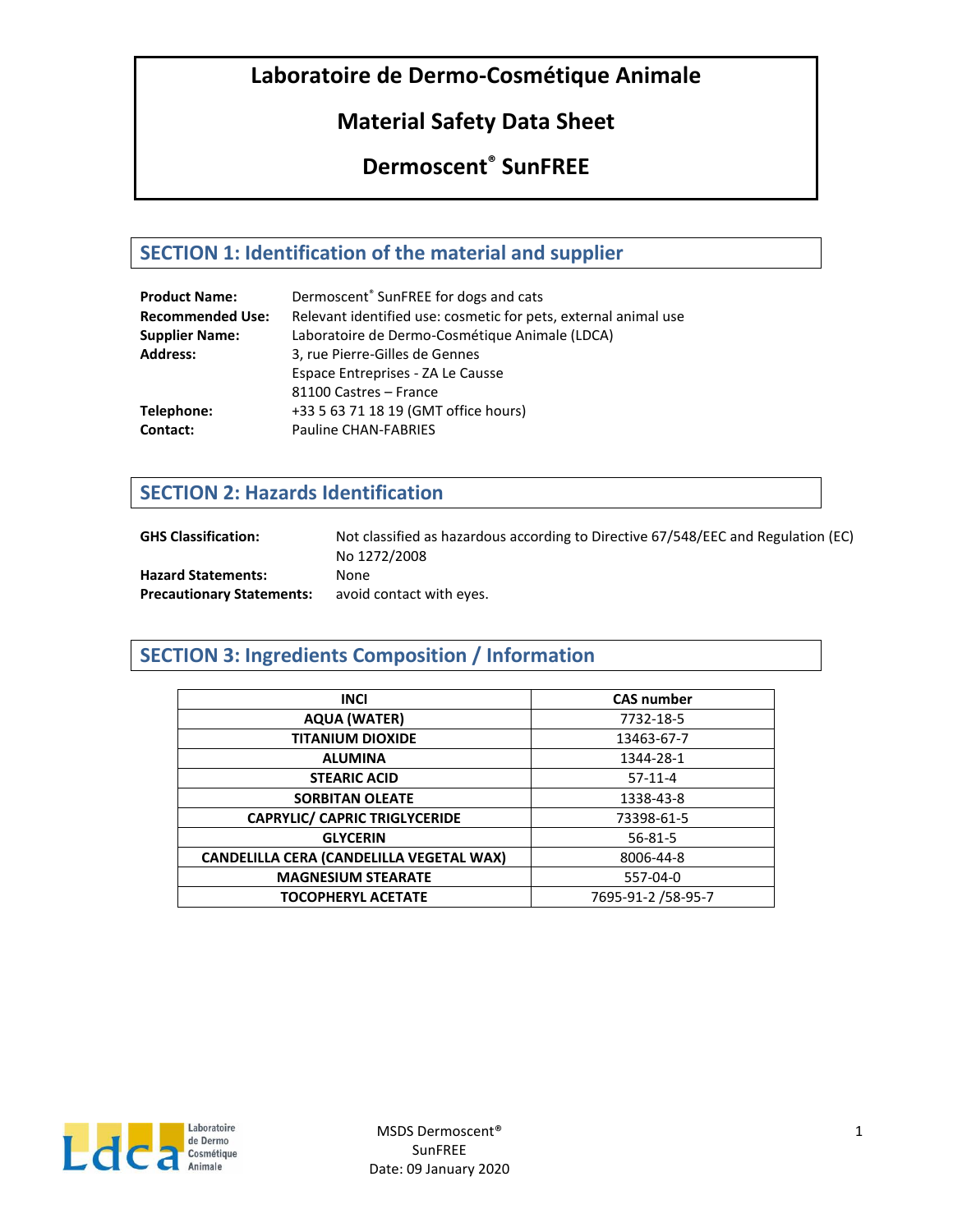# **Material Safety Data Sheet**

# **Dermoscent® SunFREE**

### **SECTION 4: First Aid Measures**

| <b>General advice:</b> | no hazards which require special first aid measures. When symptoms persist or in   |
|------------------------|------------------------------------------------------------------------------------|
|                        | all cases of doubt seek medical advice.                                            |
| Swallowed:             | Rinse mouth with water, provided the person is conscious. Give water to drink. Do  |
|                        | not induce vomiting. Seek medical advice if nausea or vomiting occurs              |
| Eve:                   | Irrigate with copious quantities of water for 15 minutes. In all cases of eye      |
|                        | contamination, it is a sensible precaution to seek medical advice                  |
| Skin:                  | If skin problems occur, discontinue use. Seek medical advice if symptoms persist   |
| Inhaled:               | If breathing becomes difficult, move to fresh air. Seek medical advice if symptoms |
|                        | persist                                                                            |

## **SECTION 5: Fire Fighting Measures**

| Suitable extinguishing media:          | Water spray, Carbon dioxide, dry chemical powder or appropriate<br>foam.                                 |
|----------------------------------------|----------------------------------------------------------------------------------------------------------|
| Flash point (method use):              | None                                                                                                     |
| Unusual fire and explosive<br>hazards: | Emits toxic fumes under fire conditions.                                                                 |
| Special firefighting procedures:       | Wear self-contained breathing apparatus and protective clothing to<br>prevent contact with skin and eyes |

## **SECTION 6: Accidental Release Measures**

| <b>Emergency procedure:</b>                     | Slippery when spilt, clean up immediately        |  |  |
|-------------------------------------------------|--------------------------------------------------|--|--|
| Methods and materials for containment and clean | Dispose in an approved landfill site.            |  |  |
| up:                                             | Observe all local, provincial,<br>federal<br>and |  |  |
|                                                 | environmental regulations.                       |  |  |

### **SECTION 7: Handling and storage**

| <b>Precautions for safe handling:</b> | Keep out of the reach from children.                  |
|---------------------------------------|-------------------------------------------------------|
| <b>Conditions for safe storage:</b>   | Store between 5 to 30°C in a dry and ventilated area. |
|                                       | Normal measures for preventive fire protection.       |
|                                       | Normal ventilation is adequate.                       |
|                                       | Mechanical exhaust required.                          |

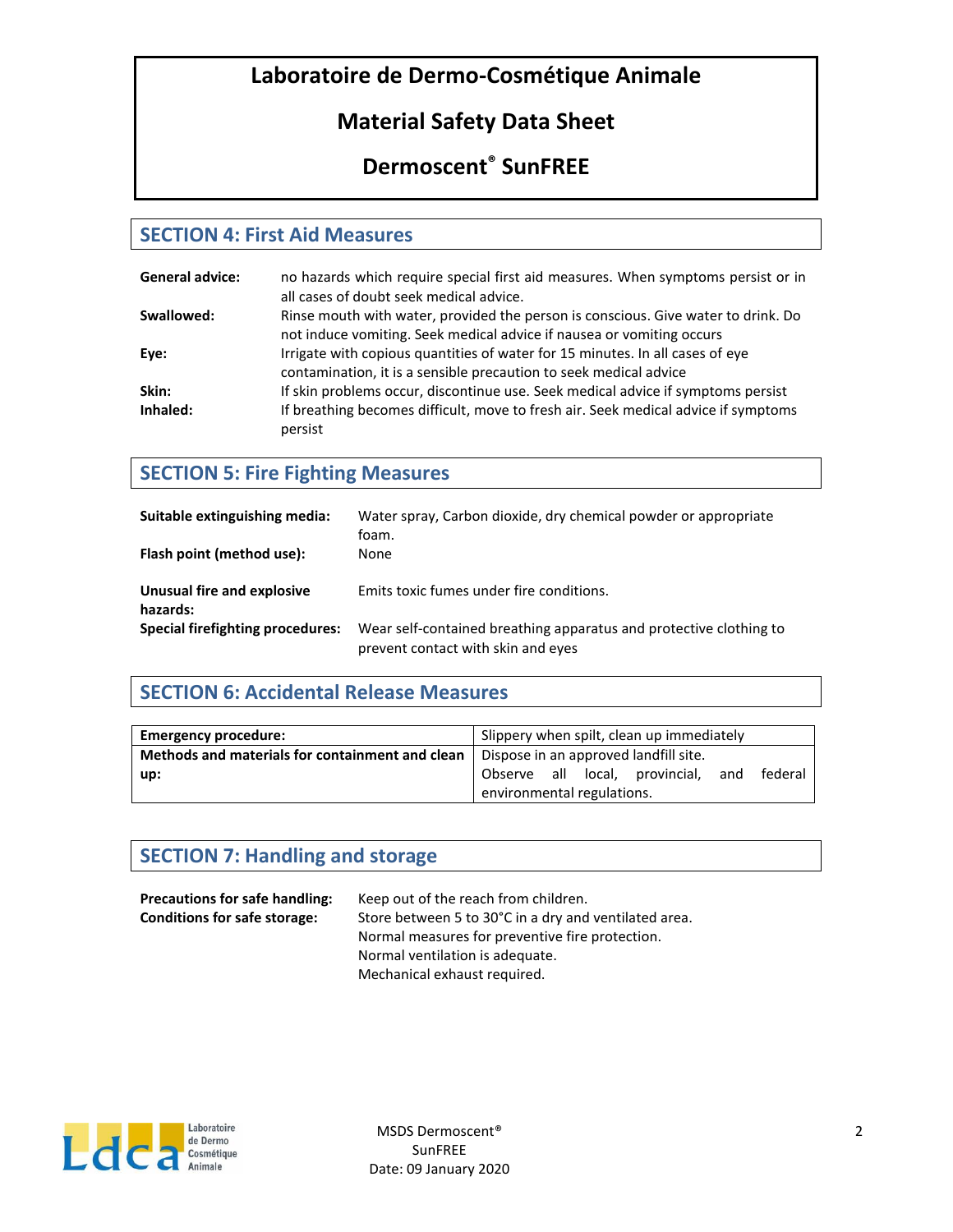# **Material Safety Data Sheet**

# **Dermoscent® SunFREE**

### **SECTION 8 : Exposure / Personal Protection**

Exposure guidelines are not relevant when product is used as intended in a household setting.

| Protective equipment (speciality types):          | None                                    |
|---------------------------------------------------|-----------------------------------------|
| Eye:                                              | None                                    |
| Gloves:                                           | None                                    |
| <b>Respirator:</b>                                | None                                    |
| Other precautions and other protective equipment: | Avoid inhalation                        |
|                                                   | Avoid contact with eyes                 |
|                                                   | Wash contaminated clothing before reuse |
|                                                   | Eliminate all ignition sources.         |

### **SECTION 9: Physical and Chemical Properties**

| Appearance:                      | Cream          | Boiling point: $(^0C)$ :     | Not determined |
|----------------------------------|----------------|------------------------------|----------------|
| Colour:                          | White          | <b>Specific gravity:</b>     | Not determined |
| Odour:                           | unscented      | Vapour pressure              | Not determined |
|                                  |                | (mm Hg):                     |                |
| pH value:                        | Not applicable | Vapour density<br>$(Air=1):$ | Not determined |
| Viscosity at 20°C:               | Not determined | <b>Refractive index:</b>     | Not determined |
| <b>Melting point</b><br>$(^0C):$ | Not determined |                              |                |

### **SECTION 10: Stability and Reactivity**

| <b>Chemical stability:</b><br>Incompatibility (materials to<br>avoid): | Stable under ordinary conditions of use and storage<br>None known |
|------------------------------------------------------------------------|-------------------------------------------------------------------|
| <b>Hazardous decomposition</b><br>products:                            | None with proper storage and handling                             |
| <b>Hazardous reactions:</b>                                            | No hazardous reactions with proper storage and handling           |

### **SECTION 11: Toxicological Information**

The primary components of this product are not classified as dangerous according to Regulations (CE) No 1272/2008 and (UE) 487/2013.

Potential health effects:

| Swallowed:   | Ingestion of large quantities may cause mild to moderate irritation to the digestive |
|--------------|--------------------------------------------------------------------------------------|
|              | tract, nausea or vomiting                                                            |
| Eye contact: | May cause mild to moderate irritation to eyes                                        |
| Skin:        | Not expected to be a skin hazard under normal conditions of intended use             |
| Inhaled:     | Not expected to be an inhalation hazard under normal conditions of intended use, due |
|              | to non-volatile nature of product                                                    |



MSDS Dermoscent® **SunFREE** Date: 09 January 2020